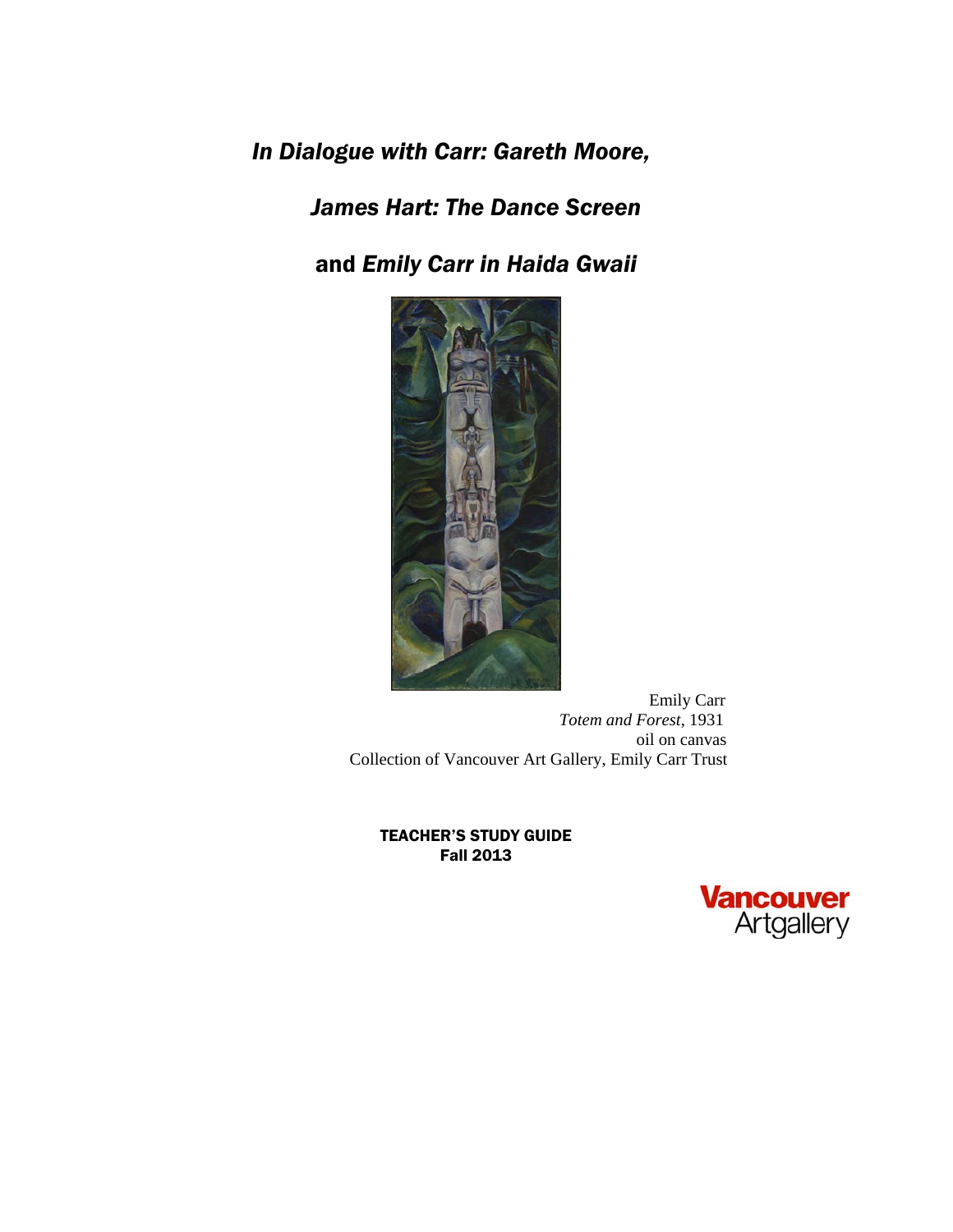### Contents

|         | Pre- and Post-Visit Activities |  |  |  |
|---------|--------------------------------|--|--|--|
| $1_{-}$ |                                |  |  |  |
| 2.      |                                |  |  |  |
| 3.      |                                |  |  |  |
| 4.      |                                |  |  |  |
|         |                                |  |  |  |
|         |                                |  |  |  |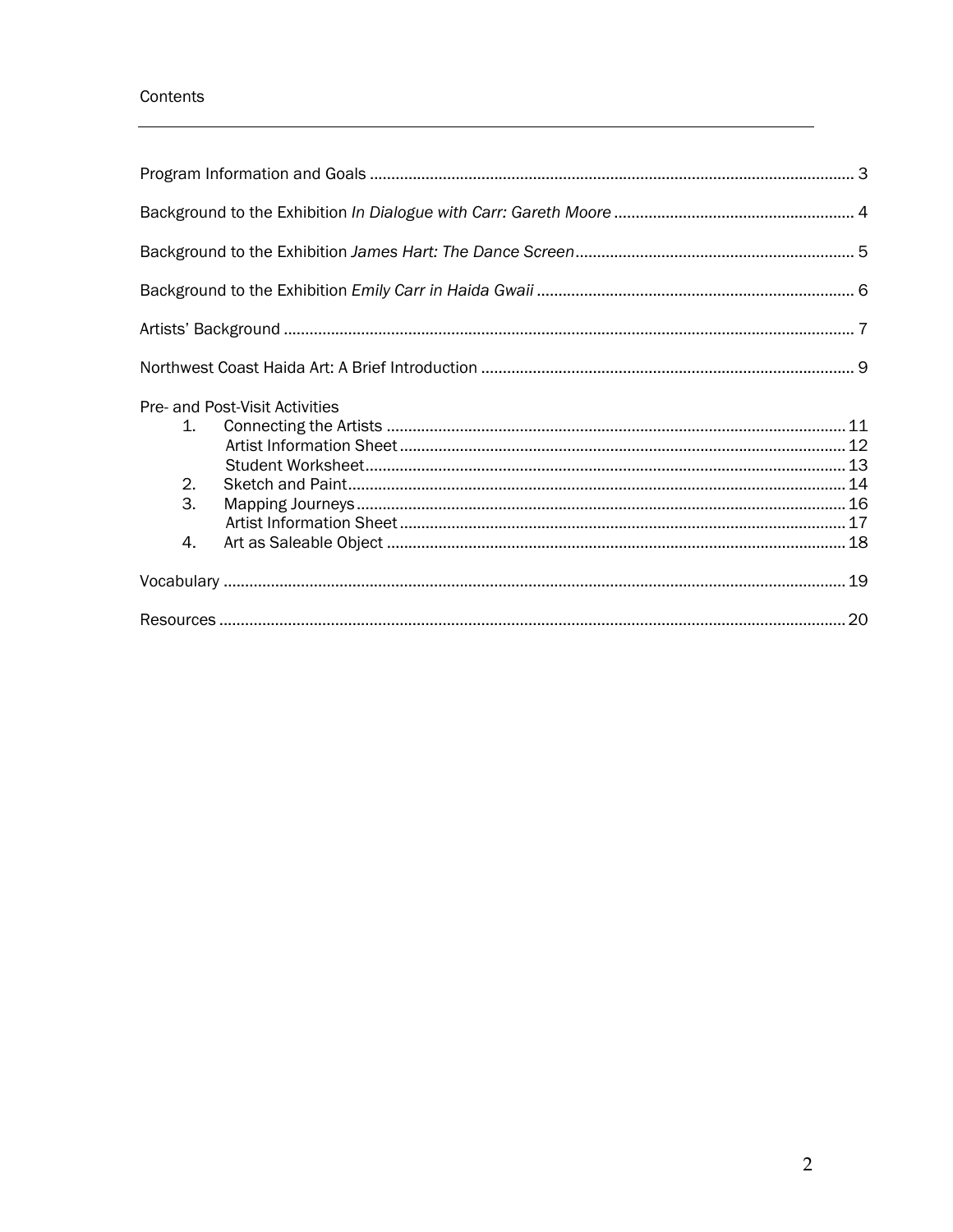Your upcoming Gallery tour includes three distinct exhibitions *In Dialogue with Carr: Gareth Moore*, *James Hart: The Dance Screen* and *Emily Carr in Haida Gwaii.* In the exhibition *In Dialogue with Carr: Gareth Moore*, a series of connections between one of British Columbia's most significant historical artists, Emily Carr, and a contemporary BC artist, Gareth Moore, are created. The exhibition presents an installation of various objects that represent aspects of Carr and Moore's journeys. Similarly, the exhibitions *James Hart: The Dance Screen* and *Emily Carr in Haida Gwaii* are intended to complement one another, as they consider a common source of inspiration, Haida Gwaii and its culture. In these exhibitions the artists connect and converse in areas as far ranging as personal histories and journeys, the province's landscape, and issues concerning First Nations culture, imagery and authorship.

#### DEAR TEACHER:

This guide will assist you in preparing for your tour of the exhibition *In Dialogue with Carr: Gareth Moore, James Hart: The Dance Screen,* and *Emily Carr in Haida Gwaii.* It also provides follow-up activities to facilitate discussion after your Gallery visit. Engaging in the suggested activities before and after your visit will reinforce ideas generated by the tour and build continuity between the Gallery experience and your ongoing work in the classroom. Most activities require few materials and can be adapted easily to the age, grade level and needs of your students. Underlined words in this guide are defined in the Vocabulary section.

The tour of *In Dialogue with Carr: Gareth Moore, James Hart: The Dance Screen and Emily Carr in Haida Gwaii* has three main goals:

- to explore the points of connection between Emily Carr and Gareth Moore, and to examine the work of James Hart and Emily Carr in the context of Haida Gwaii
- to consider the role of the curator in creating a dialogue, asking questions and forging connections among the artists
- to examine each artist's individual approach to their art in terms of ideas, materials, techniques and inspiration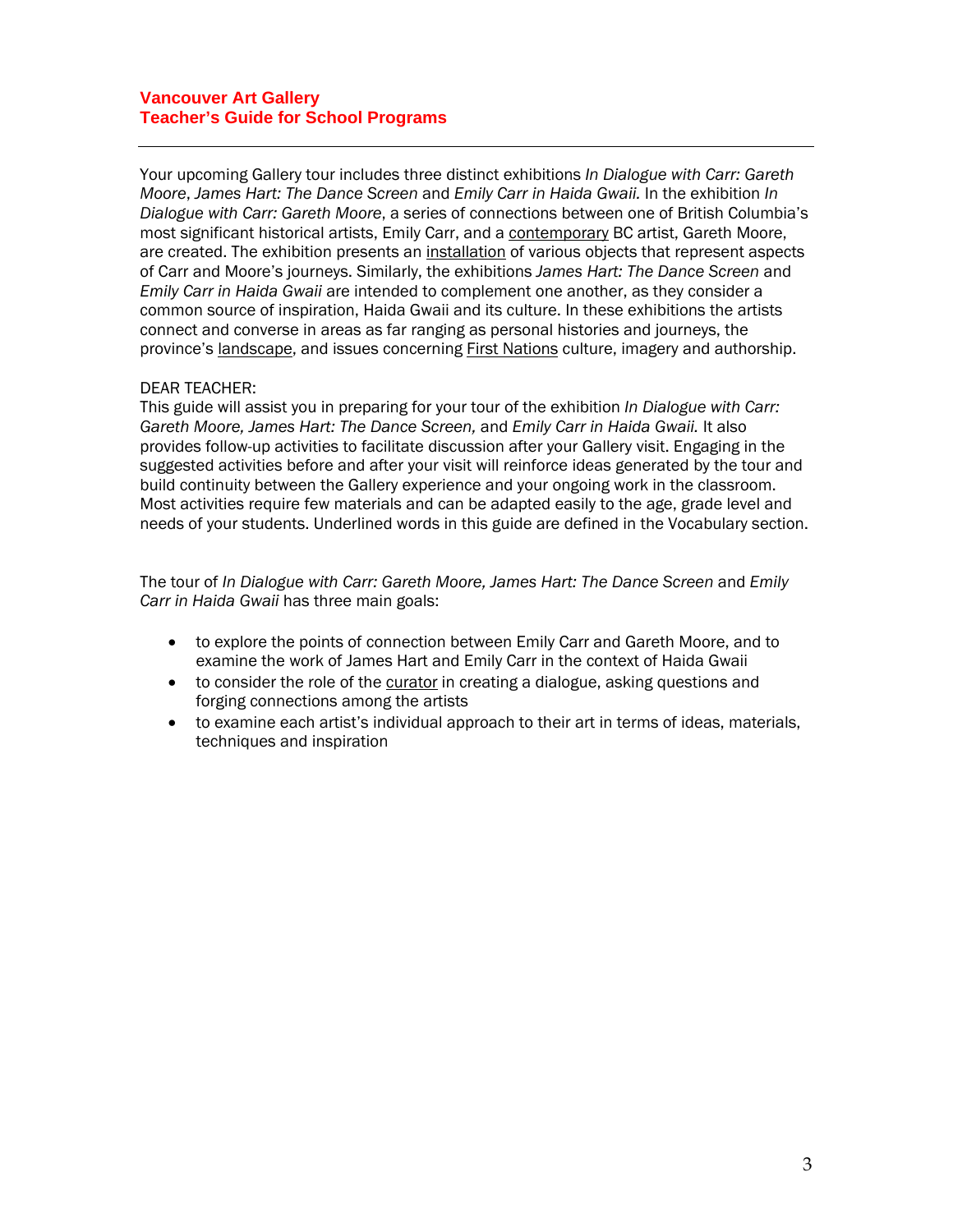The exhibition *In Dialogue with Carr: Gareth Moore* focuses on the art of one of the province's most significant historical artists, Emily Carr, and forges connections with the Vancouver-based artist Gareth Moore. The works by Moore do not respond directly to Carr, but continue the conversation that Carr began a century ago, in topics ranging from journey and history to art as a means to support oneself. The exhibition includes objects and materials gathered during Moore's journeys, as well as a selection of Emily Carr's ceramics.

Carr began to make ceramic objects in 1924. This was a time when, frustrated with the lack of an audience and support for her art, she made very few paintings, and the production of items that could be marketed commercially seemed like a viable way to support herself. Catering to the tourist market, Carr decorated her ceramics with motifs taken from cultures of the First Nations of the Canadian West Coast, a practice of appropriation that has been widely criticized over the past twenty-five years. Carr was herself uneasy with the placement of stylized forms on her objects.

In response to Carr's travels to remote locations and the ceramic objects she produced for the tourist market, Moore travelled through Europe, North America and Asia to investigate sites in which stone has a notable significance. During his travels, Moore produced stone carvings for exchange or sale to fellow travellers, as well as drawings incorporating found materials from the sites he visited. While these objects are mostly unremarkable on their own, they take on meaning as they form part of the larger vision of the completed artwork. Moore's method of producing work intends to bridge the gap between art and daily life, and to engage audiences outside the traditional reach of the art world.

As Carr saw her ceramics as a commercial enterprise, they are seen to hold less aesthetic significance than her paintings. In choosing to present his work in dialogue with this lesserknown component of Carr's work, Moore invites us to reflect on broader questions concerning the intersection of art, history, travel and the everyday needs of artists.

Organized by the Vancouver Art Gallery and curated by Grant Arnold, Audain Curator of British Columbia Art.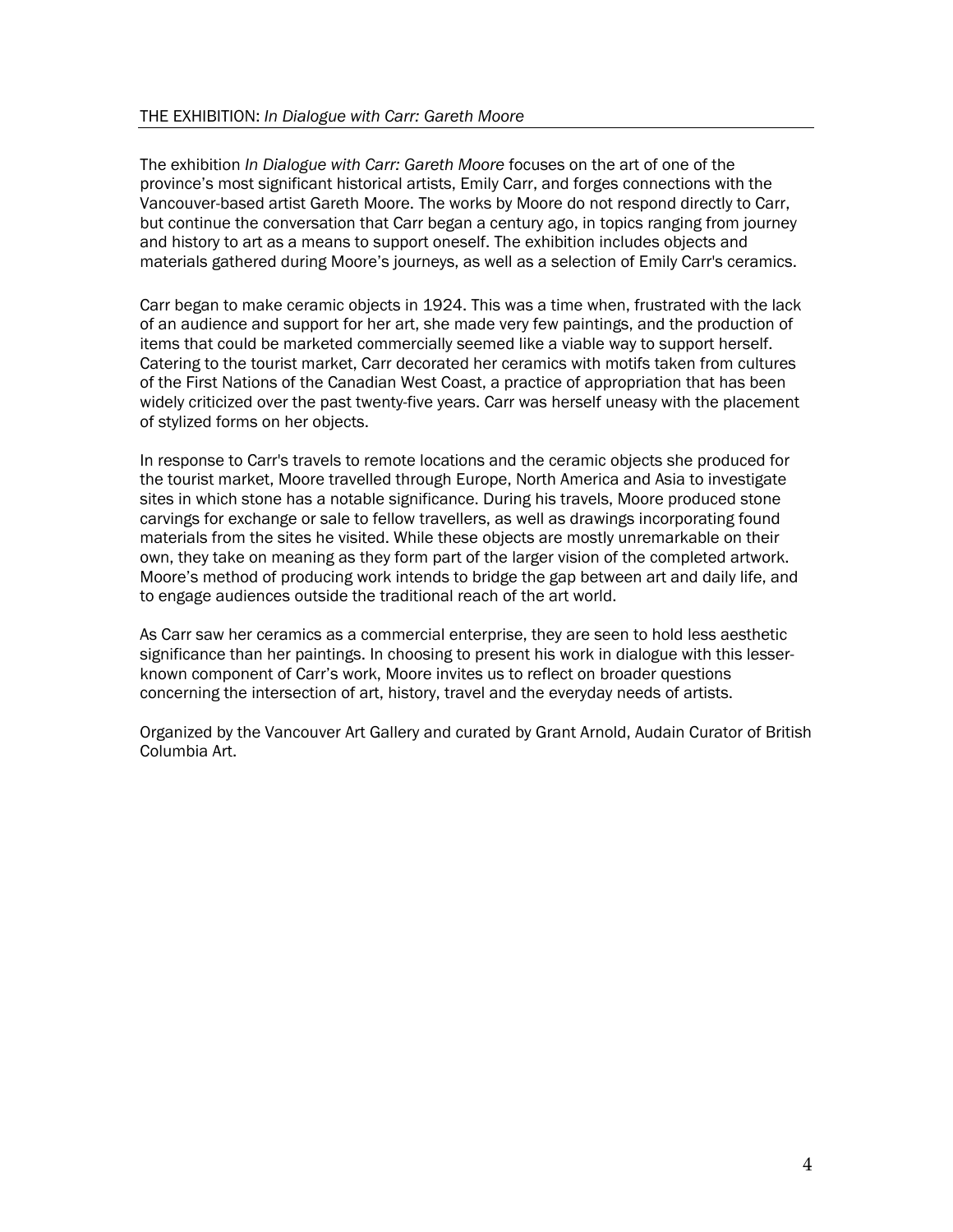#### *James Hart: The Dance Screen (The Scream Too)*

*"We need salmon. They've taken care of us for thousands of years, now we've got to take care of them."* —James Hart, 2013

In late 2009, the artist James Hart began designing a large-scale sculpture titled *The Dance Screen (The Scream Too)*, and in 2010 he began carving the work. Hart worked on the carving on the fourth floor of the Vancouver Art Gallery, in an area open to gallery visitors, for a portion of 2012 and 2013. This ambitious project, his largest-ever commission, brings together many of the principal animal figures from traditional Haida stories, especially creatures that depend on salmon for their survival.

At its centre is the bear mother, and above her is an eagle with frogs emerging from its ears. Not only do frogs symbolize good luck, they also have an ability to move between this world and the underworld. On either side of the work are killer whales, as well as a beaver and raven, which represent the key story referenced in the work. The Haida tell of how the Raven stole the salmon from the Beaver people:

*The Raven transformed himself into a chieftain's baby to find out from the beaver people where they were hiding the salmon from all the other beings. After living with the beaver people for many years he finally found out that they were hiding all the salmon in a hidden stream flowing into a lake. In the same night after he found out, he transformed himself back into raven and*  rolled up the stream and lake like a carpet and flew all over the Pacific West *Coast and back to Haida Gwaii. The Beaver people screamed loudly once they found their salmon had disappeared. The stream and lake with all the salmon were so heavy that he could only fly a short distance at a time. He would stop wherever there was a tree to rest. The Beaver people transformed themselves back into Beavers in order to stop him. They would gnaw down the trees that Raven stopped at and each time some salmon and water would escape, forming great streams and rivers of Salmon all over the country.* 

Carved separately and suspended around the perimeter of the work, the salmon symbolize the mystery of their life cycle—their growth from hatchlings, their migration out to sea and their miraculous reappearance as they swim upriver to spawn in their own birthplace. Standing on a small Haida House at the front is a shaman who ensures the cyclical return of the salmon that surround the entire work. This large dance screen includes a central door that dancers will pass through in the future. As a major expression of traditional Haida beliefs, the sculpture evokes the importance of relationships between humans and the natural world, an idea made even more poignant by the current decline of west coast salmon. Hart created *The Dance Screen* with the help of several younger artists, so as to help pass the torch to the next generation.

Organized by the Vancouver Art Gallery and curated by Ian Thom, senior curator, historical.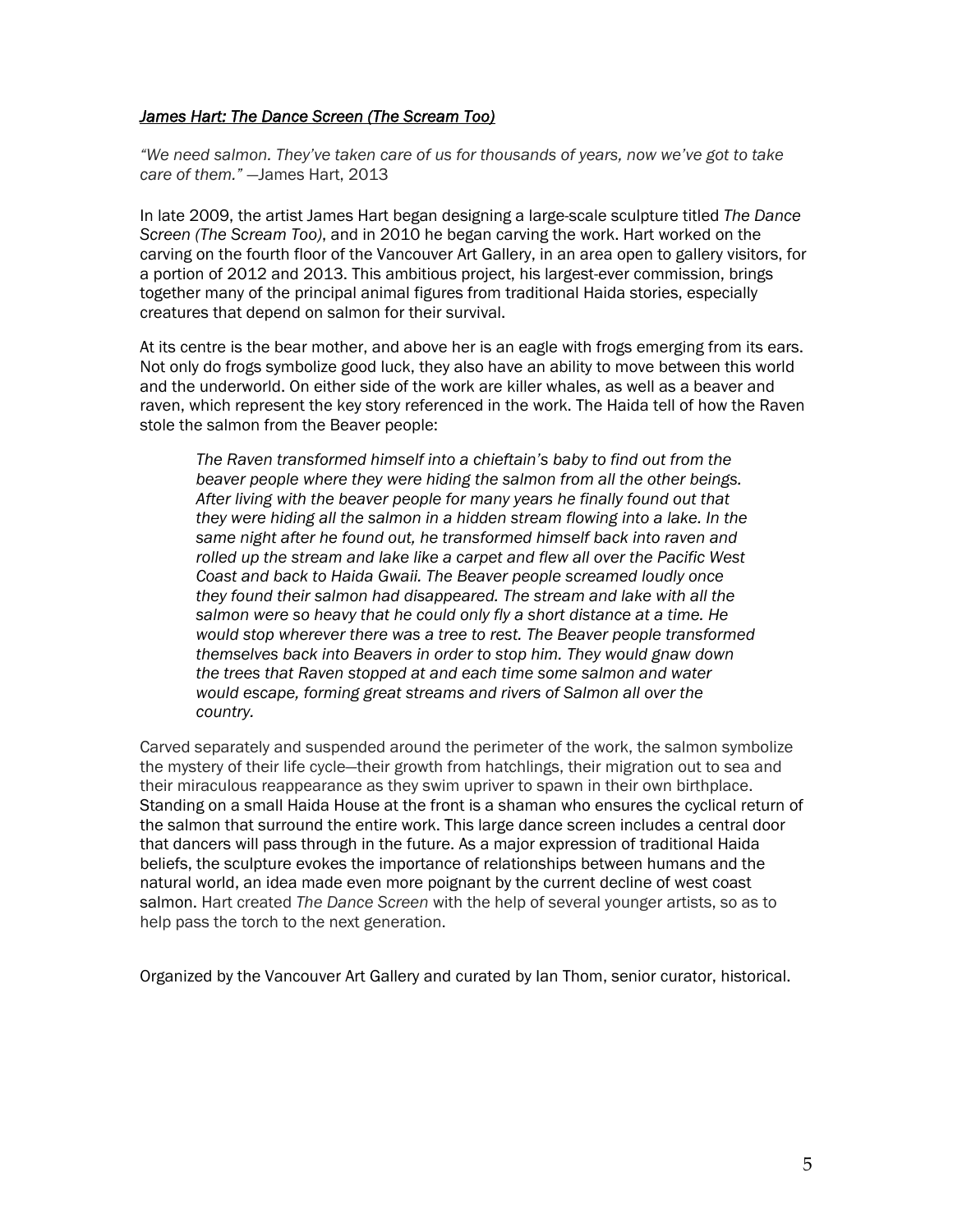### *Emily Carr in Haida Gwaii*

*"The Indian people and their Art touched me deeply… By the time I reached home my mind was made up. I was going to picture totem poles in their own village settings, as complete a collection as I could."* 

The exhibition *Emily Carr in Haida Gwaii*, designed to complement *James Hart: The Dance Screen*, presents some of the important oil paintings that resulted from Carr's trips to Haida Gwaii.

In 1912, Emily Carr made the first of two trips to First Nations villages and old village sites in Haida Gwaii, during which she produced a number of watercolours and a few oils on board. The goal of these works was to capture the forms of the poles and, to a lesser degree, the circumstances of their placement in the landscape or village. Carr's second trip to Haida Gwaii occurred in 1928, when she was fifty-seven years old. These later watercolours are different in execution—more forceful and more fully realized dimensionally—but they have links to the works of 1912. She used her field studies as source material for major paintings. Carr's failing health precluded additional trips to Haida Gwaii, but she returned to the totemic subjects toward the end of her career, when she produced two major canvases based on the 1912 sketches completed in Skidegate.

Organized by the Vancouver Art Gallery and curated by Ian Thom, Senior Curator−Historical.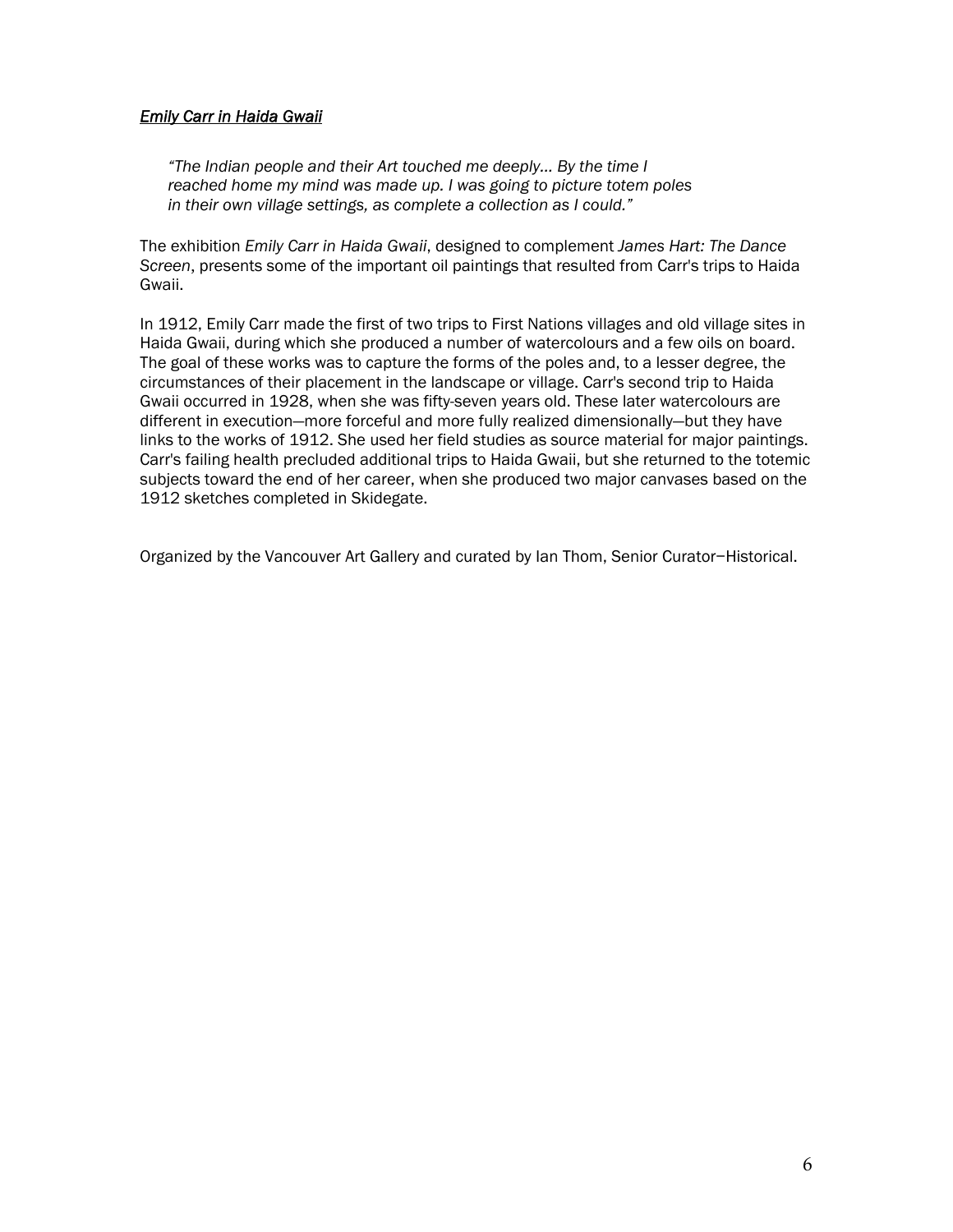#### ARTISTS' BACKGROUND

#### Emily Carr (1871–1945)

One of the most important British Columbia artists of her generation, Emily Carr is best known for her work documenting the totem poles of First Nations peoples of the province of British Columbia and her forest landscapes.

Carr began taking art lessons as a child and continued her studies in San Francisco and England. She returned to Canada with solid—if conservative—technical skills. In 1911 she went to France to study drawing and painting, and this time she returned to Canada with a completely new approach to painting and to using watercolour paints. She worked directly from her subject matter and used vibrant colours, broken brushstrokes and minimal detail, and her work achieved a new-found immediacy and freshness.

In the summer of 1912, Carr travelled north to visit First Nations villages on the Skeena River and Haida Gwaii (the Queen Charlotte Islands) and in the fall she produced the first of her major canvases of First Nations subject matter, using her recently acquired Modernist painting skills. Carr exhibited these works in Vancouver in early 1913 and offered them for sale to the provincial government. The works were rejected on the grounds that they were not "documentary" enough; they were too abstract. Unable to support herself through her art, she returned to Victoria to turn her attention to alternative ways of making a living. Over the next decade, Carr produced very little painting; she ran a boarding house, raised sheepdogs, made pottery and gave art lessons.

In 1927, Carr's work was included in the exhibition *West Coast Art: Native and Modern* at the National Gallery in Ottawa*.* This was her introduction to other artists, particularly members of the Group of Seven, who recognized the quality and originality of her work. In the 1930s, Carr began devoting most of her attention to landscape, particularly the forest, as her subject matter. Greatly influenced by her exchange of letters with Lawren Harris, Carr sought to capture a sense of the spiritual presence that she experienced in nature. Her work became increasingly abstract as she experimented with shape, form, colour and movement.

In the late 1930s, as her health worsened, Carr began to focus more energy on writing, producing an important series of books. One of these, *Klee Wyck—*stories based on her experiences with First Nations people—won the Governor General's Award for Literature in 1941. She died in 1945 in Victoria at the age of seventy-four, recognized as an artist and writer of major importance.

### Gareth Moore

Gareth Moore, a Vancouver artist, was born in 1975 in Matsqui, British Columbia. He is known for his playful and conceptual works produced from his investigations of the world around him. Moore collects traces of his physical path, his thinking and his actions. Exhibitions of his work often take the form of objects collected on journeys—objects that carry hidden stories and become a crucial part of the installations he creates.

Moore is an archaeologist of the present day who shifts our view of reality by using a combination of varied objects and materials. His projects are a blend of magic and myth, fact and fiction. He blurs the distinctions between art and life by positioning art in relation to everyday experiences.

Moore is a graduate of the Emily Carr Institute of Art and Design (now Emily Carr University). His work has been shown nationally and internationally at the International Project Space, Birmingham (2012), the Bielefelder Kunstverein, Germany (2011) and the CCA Wattis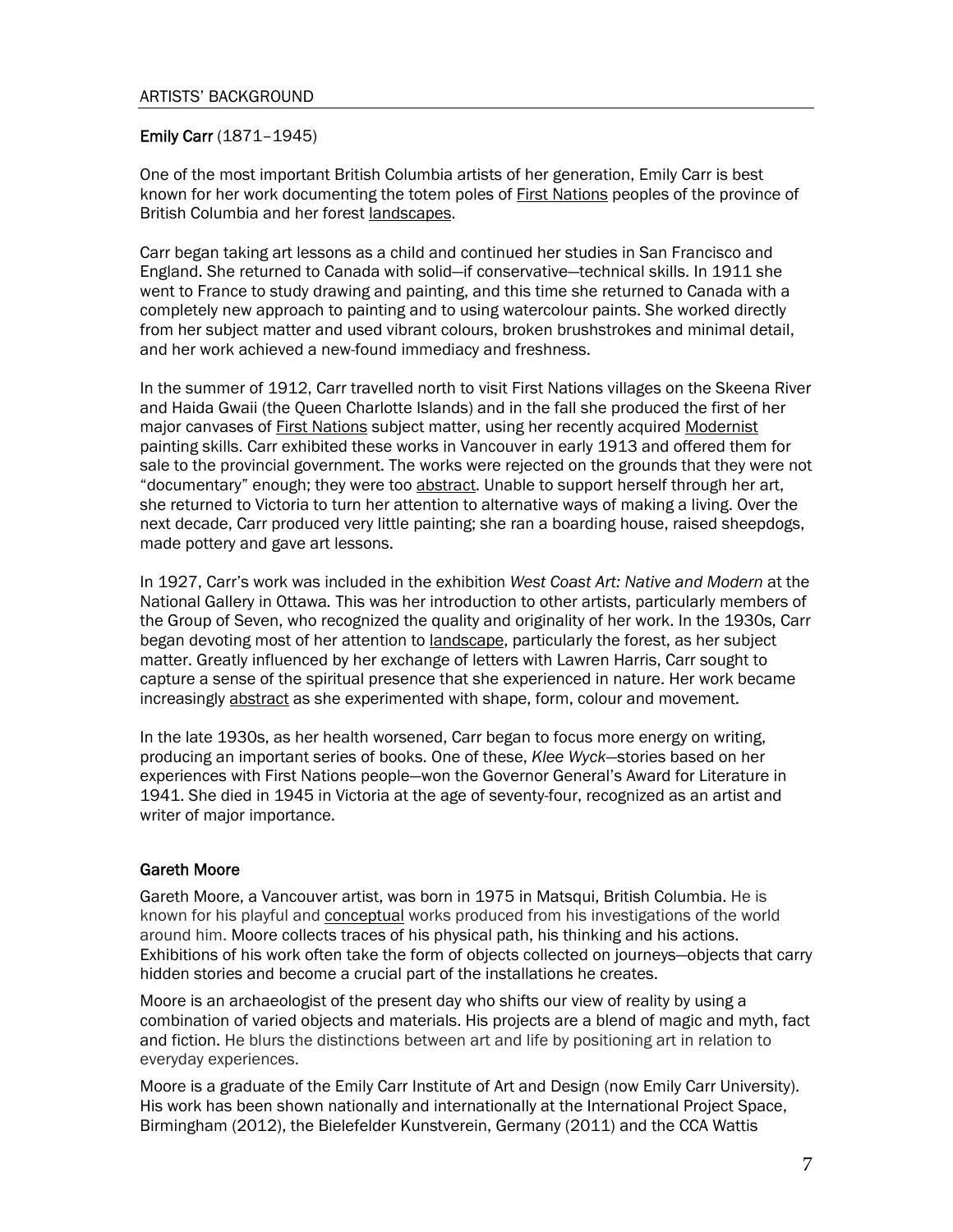Institute for Contemporary Arts, San Francisco (2008). In 2010 he participated in the Biennale de Montréal, and in 2009 he was an artist-in-residence at the Irish Museum of Modern Art, Dublin.

### James Hart

*"[My work] has to have integrity…for myself, for our ancestors, for our people."* (2011)

The Haida master carver and chief James (Jim) Hart has been a carver since 1979. He apprenticed with the renowned Haida artist Robert Davidson, worked with the master carver Bill Reid from 1980 to 1984 and has since developed a practice that is acknowledged internationally.

Hart has produced significant carvings such as the Bill Reid Memorial Pole for the Bill Reid Museum and a major bronze sculpture, *The Three Watchmen,* with casts in British Columbia and Ottawa. Among other projects, he supervised the construction of the Haida House in the Grand Hall of the Canadian Museum of Civilization, and restored an old Haida pole for the Smithsonian in New York City. Hart has had solo exhibitions in Vancouver and Singapore, and he set up a booth in the Louvre in Paris with other international artisans. His work has been included in major exhibitions of Haida and Northwest Coast art in Canada and internationally. He receives commissions from private collectors across the world and is the recipient of several awards and honours, including the Order of British Columbia in 2003.

Hart comes from a long line of Haida chiefs who were carvers. As Chief of the Eagle Clan since 1999, he holds the name and hereditary title of his great-great-grandfather, Charles Edenshaw. As such, he maintains a practice devoted to his community, carving and raising poles as well as building several Haida longhouses in Old Massett, Skidegate. Hart is one of the Northwest Coast's most accomplished artists. In addition to his mastery in carving monumental sculptures and totem poles, he is a skilled jeweller and printer and is considered a pioneer among Haida artists in the use of bronze.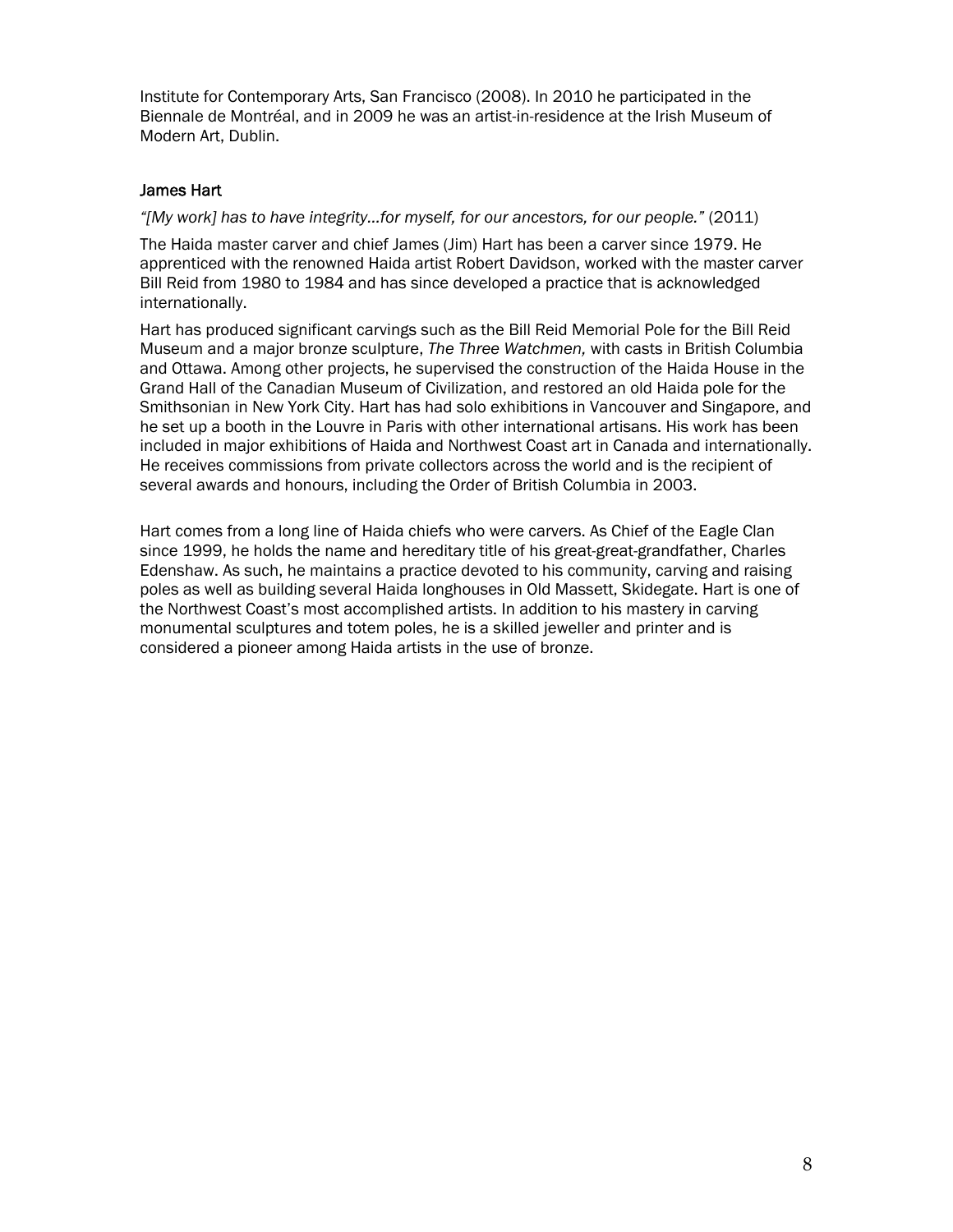### Northwest Coast Haida Art

On their lush island home of Haida Gwaii off the Northwest Coast, the Haida fashioned a world of outstanding artistic expression, one that sustained them through near annihilation in the late nineteenth century. In the past, as today, Haida artists could be male or female. Their creative output was astonishing—carved and painted chests, lifelike masks, finely woven baskets, complex songs and dances, intricate tattoo designs, imposing totem poles.

Much of Northwest Coast art is representational: the images represent animals and figures from crests and stories. Formline is the continuous flowing line that outlines creatures and structures in a work of art. Artists use formline, ovoids and u-forms to create their designs, adhering to strict rules of composition that are passed down from generation to generation. The rules that guide formline design are consistent whether the subject is a human or an animal form, on a monumental totem pole or a goat-horn spoon handle.

### Formline

*"There are rules to go by . . . When I was working with Robert [Davidson], he explained that it was like learning to do the alphabet. He said, 'If you don't understand the alphabet, you can't make new words.' It's the same with Northwest Coast Art."* 

—Reg Davidson

*"We say, the line has to look like it would spring apart if you touched it with a knife."* 

—Michael Nicoll Yahgulanaas

The Haida formline design system can be compared to a formal language based on a kind of visual grammar. True masters of the art adhere to the "rules" while also achieving endless variations and surprising innovations. Formline designs can be painted on panels, drums, chests, boxes, spruce-root baskets and hats; they are incised on totem poles, argillite sculpture and silver and gold jewellery; they are woven into decorative robes. In traditional women's arts, formline is approached differently, through the more abstract patterns of cedar and spruce root weaving.

### **Ovoids**

- *•* are traditionally convex on top, and slightly concave on the bottom, like a rounded rectangle or angular oval
- vary in thickness and length
- are commonly used for eyes and joints

#### U-forms

- are thick arches, with ends tapering to sharp points, similar to the letter *U*
- vary in proportion, and can be placed one inside another
- are often found in conjunction with other form elements
- are commonly used to depict appendages



An Ovoid



A U-form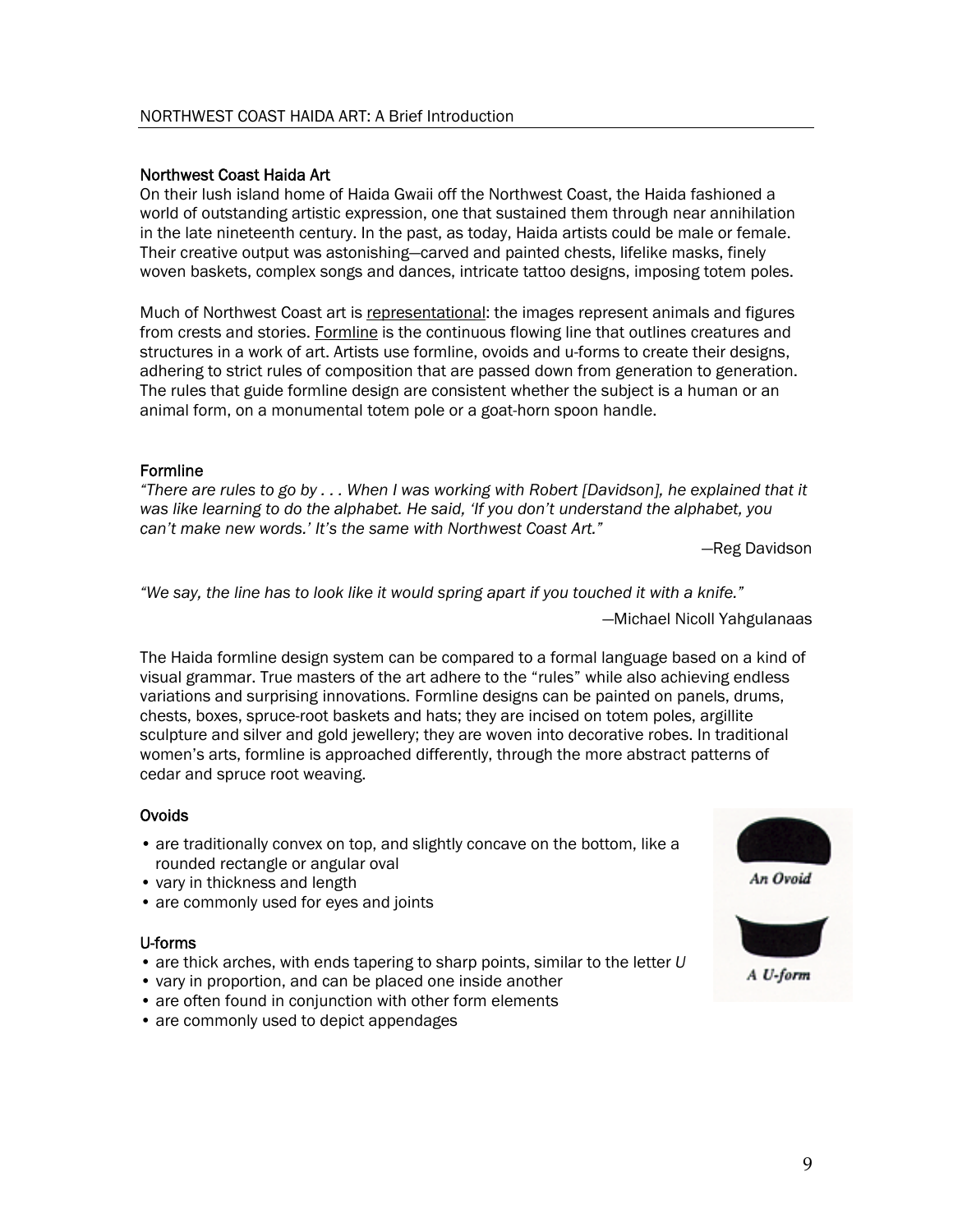### Totem poles

Totem poles record the real and mythic histories of chiefly families and First Nations communities. They have many purposes: to tell stories, show land rights, celebrate marriages, remember the dead and welcome guests. The carved images on totem poles are crest figures. They show the animal, human and supernatural ancestors of a family. The rituals involved in constructing and erecting totem poles are ancient and complex. Totem poles are made of wood, usually cedar, and are carved by a master carver working with apprentices. Totem poles are often painted with bright, durable colour derived from plant and mineral sources. When erected, they are dedicated with a detailed account of the meaning and history of each figure depicted on the pole. They are then established through feasts and potlatches where guests are paid, with food and gifts, as witnesses to the host chief's claims.

### Dance Screens

Despite Canadian government laws outlawing potlatch from 1885 to 1952, the traditional songs and dances always remained part of daily social life in Haida Gwaii. Today, Haida song and dance are once again fully interwoven with art, ceremonies, feasts and potlatches, the supernatural beings and the environment. Haida decorated screens are comparable to the spectacular interior screens of their Tsimshian and Tlingit neighbours. Screens are used during dances to conceal dancers from the audience during costume changes and as they prepare to perform. Access to the public area is through a round or oval doorway included in the screen, which forms part of the scene or story depicted. Elaborate decorations, and various animals and figures, are also carved or painted onto the screen.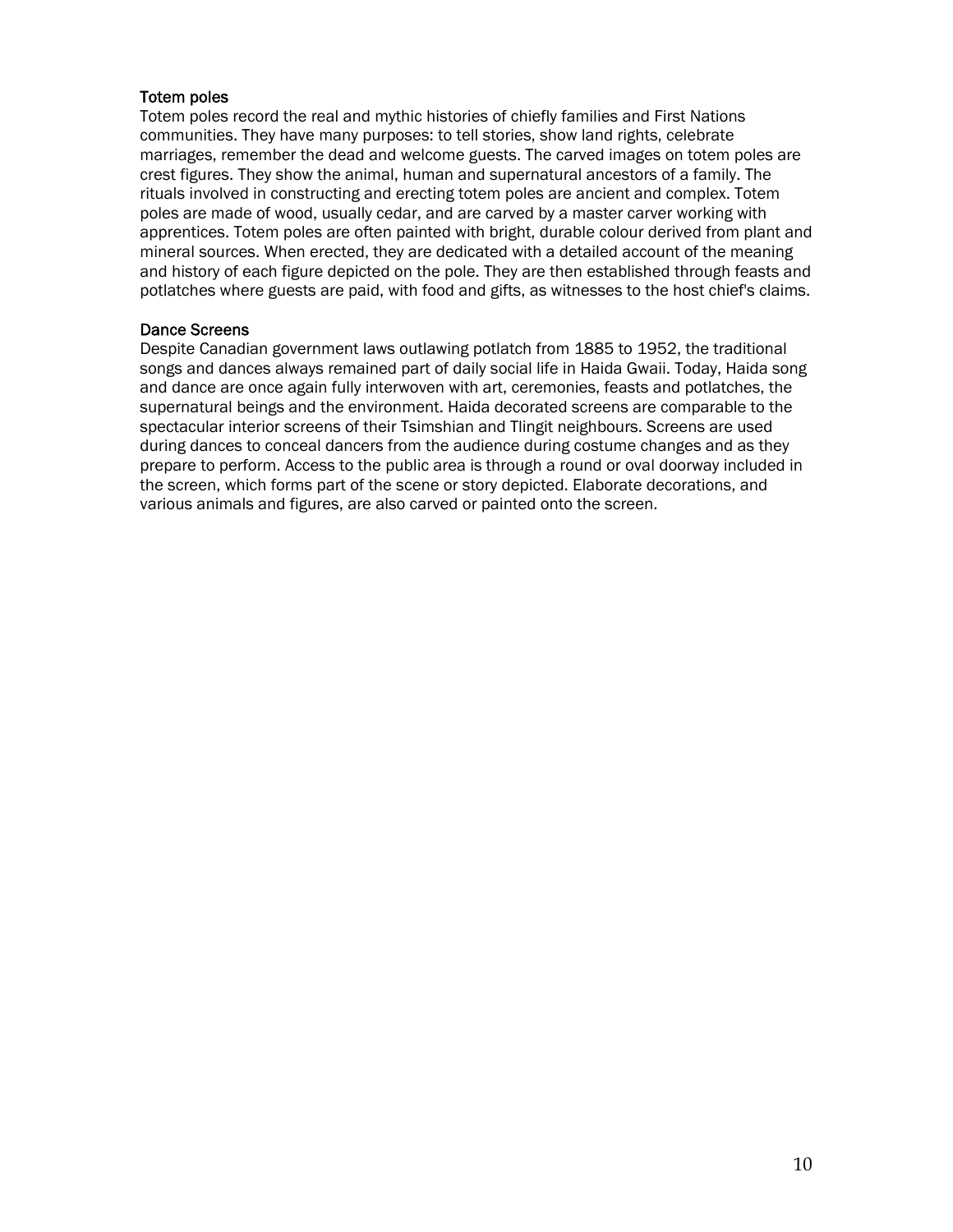### Objective:

Students explore the lives of the three artists, Emily Carr, Gareth Moore and James Hart: their art practices, influences, interests and processes.

#### Materials:

□ the Internet: some useful websites:

www.wikipedia.com http://www.emilycarr.ca/

Each artist can be Googled individually

- $\Box$  art books on individual artists
- Artist Information Sheet and Student Worksheet (following pages)
- □ writing materials, pencil crayons

#### Process:

- 1. Divide the class into small groups. Give each group the points of information on one of the artists (see Artist Information Sheet, next page).
- 2. Have the students read the information in their groups.
- 3. Clarify any terms students do not understand; e.g., First Nations, contemporary, conceptual (see Vocabulary, page 19).
- 4. Have students use books and/or the Internet to expand their information and look at some examples of their artist's work—they should be able to describe one in detail.
- 5. Have each group talk about their artist, while the rest of the class fills in the worksheet (page 13).

### Conclusion:

- Ask the students to comment on similarities and differences between the artists and their artwork.
- Do the artists have anything—e.g. materials, techniques, ideas, styles—in common?
- Do the artists have any practices, attributes or perspectives that might be described as particularly British Columbian or Canadian? If not, why? If so, how?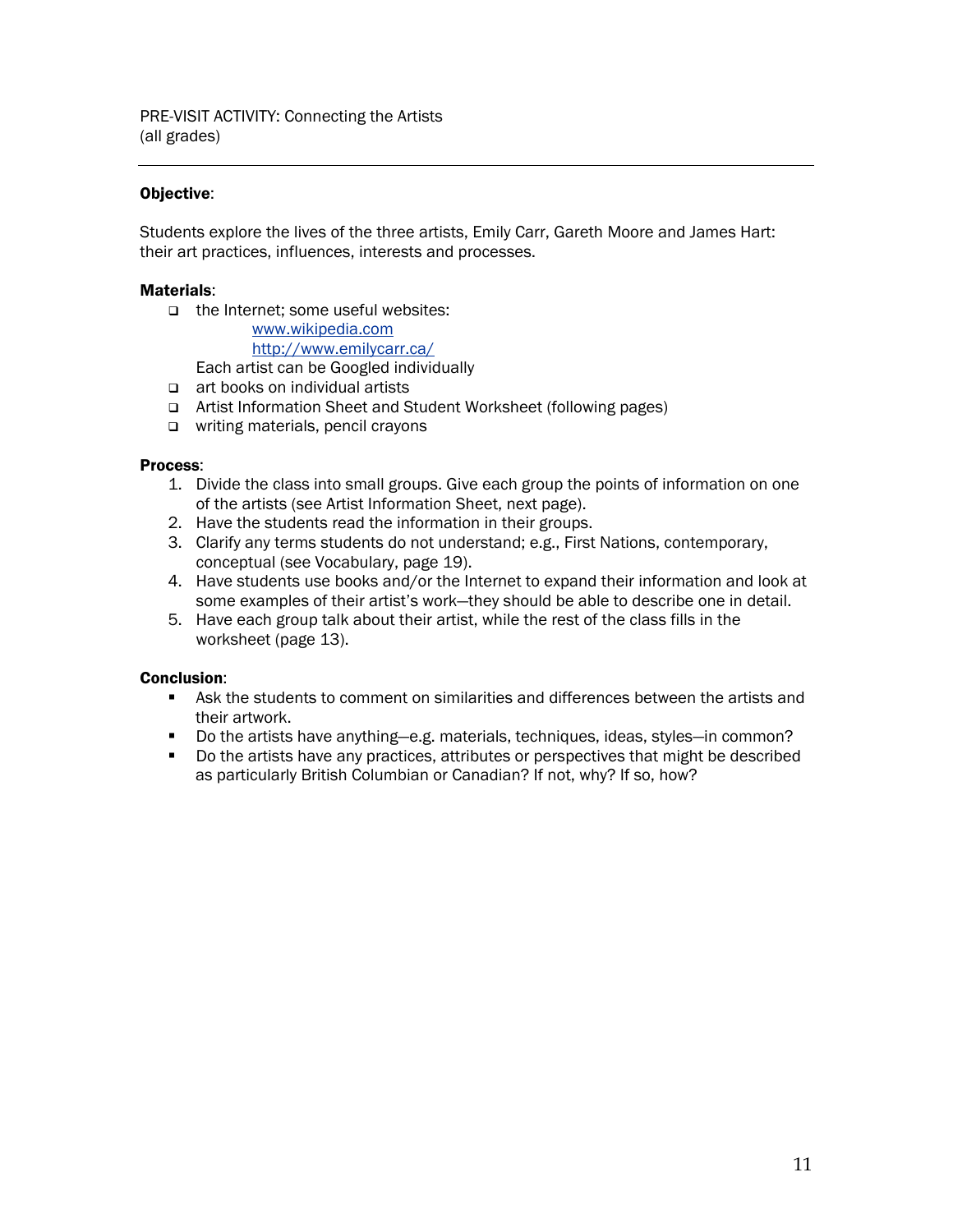### Emily Carr

- Born and died in Victoria
- Lived most of her life alone, had lots of animals
- Was thought of as unusual, different from other women in Victoria
- Studied art in San Francisco, England and France
- Travelled through British Columbia visiting First Nations villages and forests
- Found it hard to make a living, gave up painting for a long time
- When she was not painting she made ceramic objects for the tourist market
- Only later was recognized as an important British Columbian artist
- Modernist painter who experimented with colour, form, shapes and visible brushstrokes
- Preferred to sketch her landscapes outdoors; often made final works in her studio
- Wrote many books toward the end of her life, which were well received
- Best known for painting the forests of British Columbia and First Nations villages
- Only sometimes used watercolour, most often painted in oil

### Gareth Moore

- **Born in 1975 in Matsqui, British Columbia, lives in Vancouver**
- **Creates conceptual based art and installations**
- Uses everyday objects and experiences as the basis for his art
- **Work often involves periods of extensive travel**
- **His exhibitions document his journeys**
- **Exhibits his work in unconventional sites**
- Directs our attention to the histories and narratives carried in objects
- Makes objects to sell and exchange during his travels, such as carvings, ceramics and drawings
- His work is presented in dialogue with Carr's ceramics

### James Hart

- **Born in 1952 into the Eagle Clan at Old Massett, Haida Gwaii, British Columbia**
- **E** Lives between Haida Gwaii and Vancouver
- **IS one of the Pacific Northwest Coast's most accomplished artists**
- **Creates sculptural carvings, totem poles, prints and jewellery**
- **Uses traditional and contemporary First Nations forms**
- Apprenticed with First Nations artists Bill Reid and Robert Davidson
- **Comes from a long line of Haida chiefs who were carvers**
- Created *The Dance Screen*, which depicts traditional Haida forms and stories, and raises awareness about the decreasing salmon in BC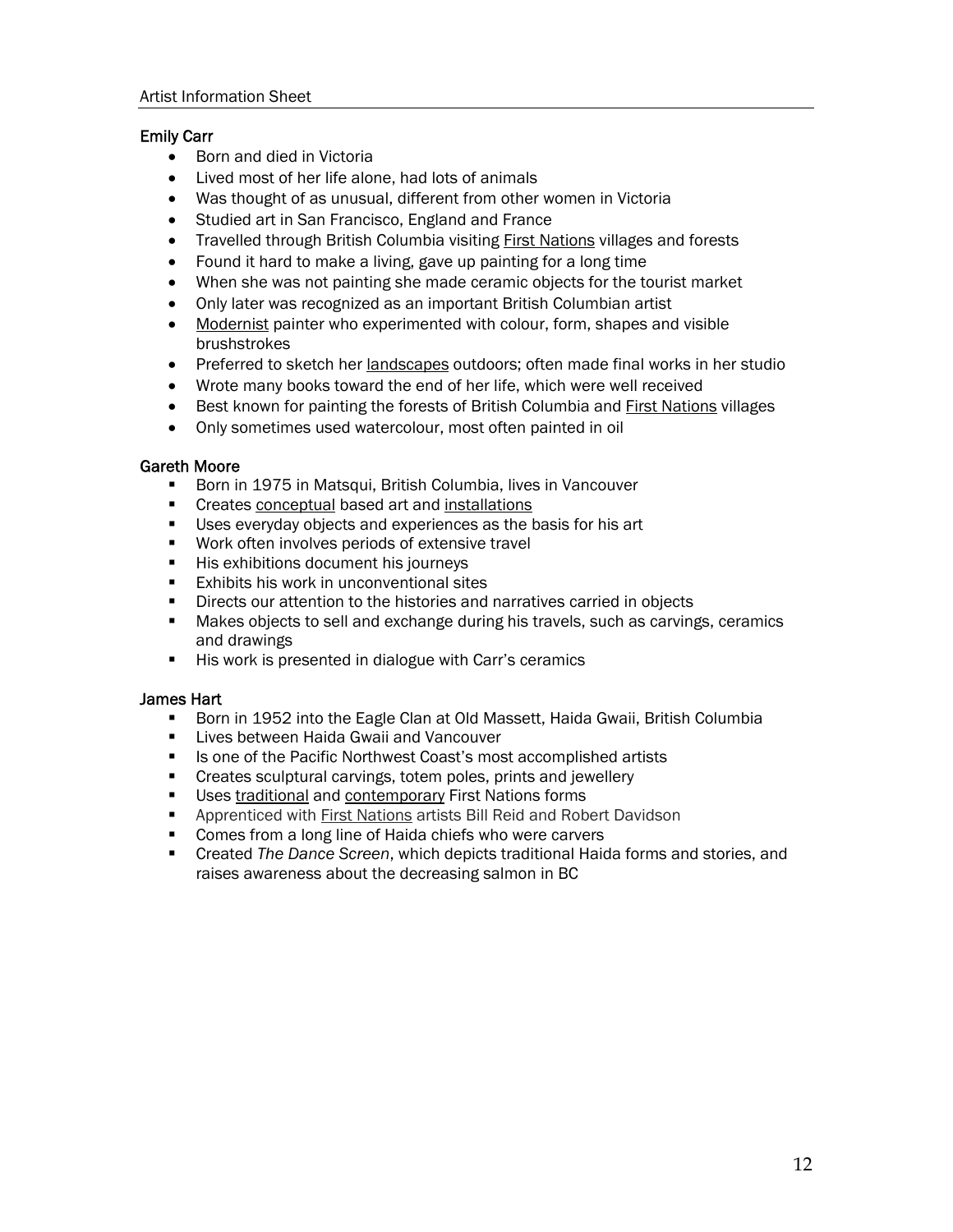### Student Worksheet

|                   | Personal details | Type of $art +$<br>Description of an<br>artwork | Influences or<br>interests | Process and<br>techniques |
|-------------------|------------------|-------------------------------------------------|----------------------------|---------------------------|
| <b>Emily Carr</b> |                  |                                                 |                            |                           |
| Gareth Moore      |                  |                                                 |                            |                           |
| James Hart        |                  |                                                 |                            |                           |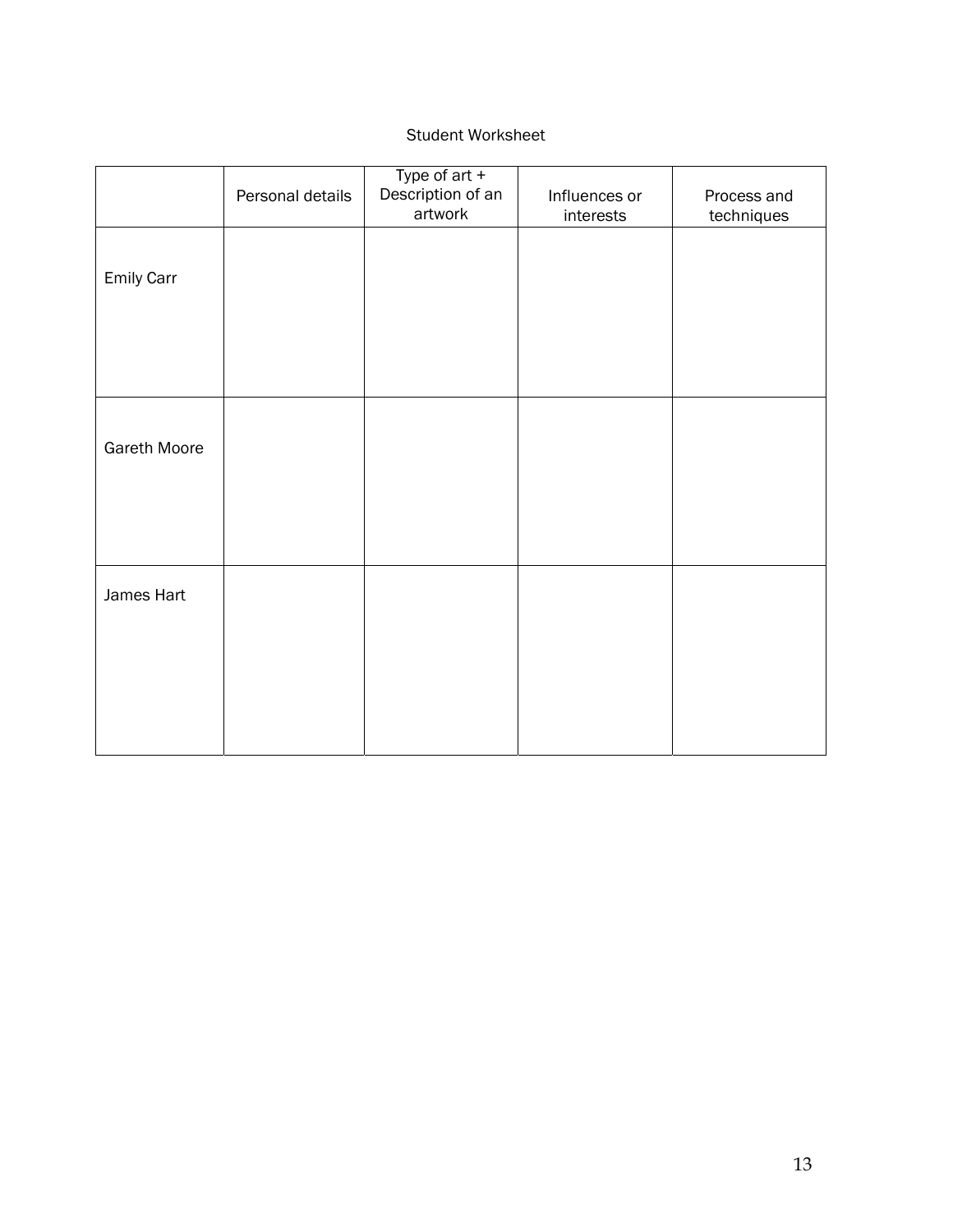PRE- or POST-VISIT ACTIVITY: Sketch and Paint (all grades)

### Objective:

Students are introduced to Emily Carr's process of working by sketching outdoors and then, back in the classroom, creating a painting based on the sketch.

### Discussion:

Emily Carr often created sketches for her **landscapes out in nature**, where she could study the colours and textures of the trees, foliage, lakes and sky, and observe the way light, wind and weather affected her subjects. Carr began sketching in charcoal, but later developed a technique of thinning out oil paints with gasoline, which enabled her to create quick, colourful sketches. She would take the sketches she had accumulated out in the field back into the studio, and there she would make oil paintings based on—but not exactly the same as—her sketches.

Emily Carr wrote the following passage in her book *Growing Pains*:

*"Outdoor study was as different from studio study as eating is from drinking. Indoors we munched and chewed our subjects…Sketching outdoors was a fluid process, half looking, half dreaming, awaiting invitation from the spirit of the subject to 'come, meet me half way.'"* 

### Materials:

### For Part 1:

- □ drawing pads or clipboards and sheets of paper
- pencil crayons, crayons or pastels

### For Part 2:

- $\Box$  thicker paper for painting
- paint—preferably liquid tempera or acrylic, but any available paint will work
- paintbrushes, water in containers

### Process:

### Part 1:

- 1. Discuss Carr's two-step process of sketching outdoors and painting in her studio. Read students the above excerpts from the writings of Carr.
- 2. Have students go outdoors and make a colour sketch as a precursor to making a painting. Choose an outdoor area with some greenery and one or more trees. Have the students decide on a starting perspective; for example:
	- close up, with tree trunk or branches filling the page
	- **from a distance, including grass, trees and sky**
	- **I** looking up, including the top of the tree and an expanse of sky
	- a single tree
- 3. Encourage students to look closely at the greens and yellows of the leaves, the browns and greys of the trunk and branches, and the blues and greys of the sky. Remind them that landscape painters like Carr didn't use just one colour, but mixed and blended colours and shades to create rich, dense surfaces.
- 4. Have the students make a few colour sketches from different perspectives or angles, from close up and far away. Encourage them to fill the page with quick detail—broad strokes of colours, lines and shapes that include all the elements in their line of vision.

### Part 2:

1. Back in the classroom, within a week after making the sketches, have the students look at their sketches and choose the one they would most like to make a painting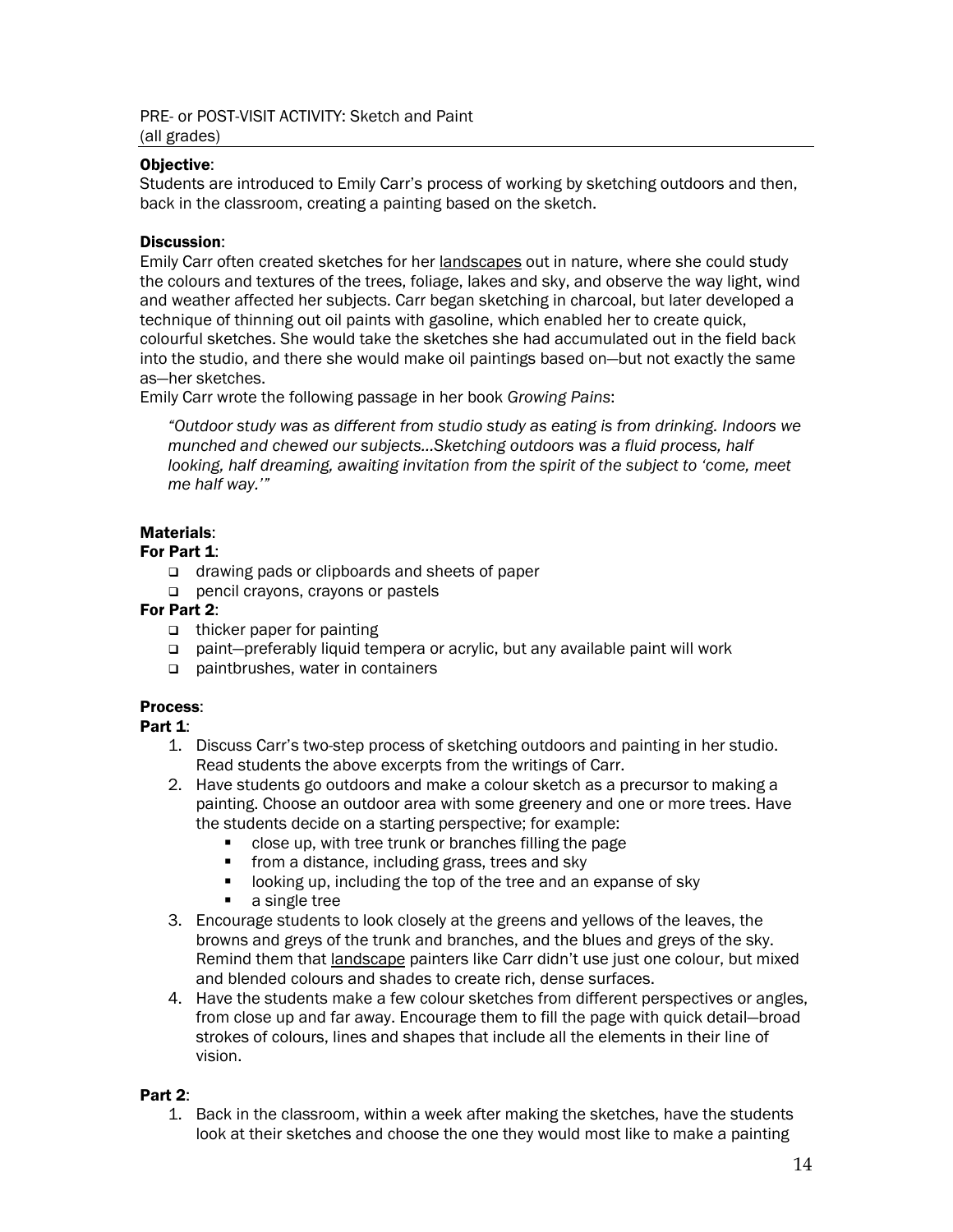from. What parts of their sketch do they want to leave in? What parts would they like to change? Does the composition feel balanced, or are there some areas they would like to add something to or remove something from? Would they like to combine elements from two drawings?

- 2. Have the students set up workspaces at their tables, where they can see their sketches and have access to paper, paint and brushes.
- 3. Have them paint their new landscapes. Encourage them to fill the page, layering on and blending colours as they work.

### Conclusion:

- **Display the students' paintings alongside their sketches.**
- Have them look at the work and talk about the similarities and differences in materials, location, colours, shapes and compositions.
- Discuss the process, how easy or hard it was to create the work, the differences between making the sketch and creating the painting, and the process of changing media and reworking an idea.
- Ask students if any of the sketches could stand alone as finished works. Do they prefer any of their sketches to their final paintings? Why or why not?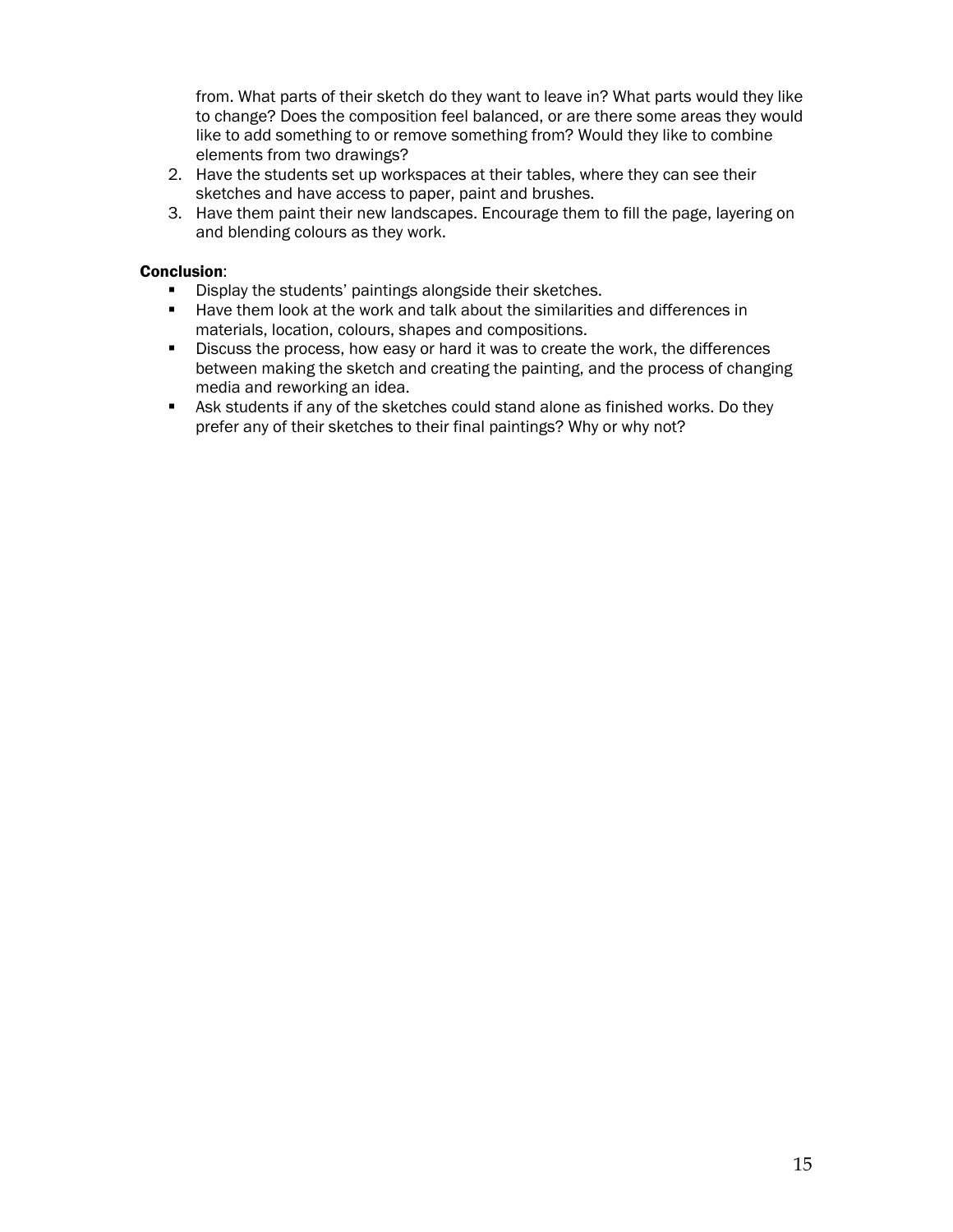### Objective:

Students locate and learn about different parts of the world that each artist has lived in or travelled to. They also map out their own journeys and histories.

### Background:

Emily Carr, James Hart and Gareth Moore have all lived in and travelled to various places. Journeys have played a major role in many of the works, particularly those of Emily Carr and Gareth Moore. We have to ask what we can learn about each artist by locating the areas they have travelled to or lived in. Where do they come from? Where have they travelled? And how is this reflected in their art? Students can also consider their own journeys and histories that have contributed to their life experience.

- **This classroom activity brings a deeper understanding of geography, the artists, their** travels and their art.
- Students consider how location, personal histories and experience inform an individual's expression and understanding of the world around them.

### Materials:

- □ world map (available at some dollar stores, office supply stores, etc.)
- $\Box$  index cards or post-it notes (3"x5")
- pencils or pens
- □ yarn or string
- thumb tacks or tape
- □ list of artists and locations (see Artist Information Sheet, page 17)
- □ access to the Internet, atlas and other relevant books

### Process:

- 1. Divide the students into pairs. Assign an artist and one corresponding location to each pair.
- 2. Mount a world map on a classroom wall, with some space available around it for index cards or post-it notes.
- 3. Have the students do internet research on the place assigned and the artist's connection to that location. If they are unable to find information about the artist in that particular area, they should gather some general facts about the area.
- 4. On the index card or post-it note, have them write the name of the artist, a fact about the area and the artist's connection to it.
- 5. The activity can be expanded to include places the students have travelled to or where their families have lived. A separate card should be provided for their names, facts or narratives about each respective location.
- 6. Mount the cards or post-its around the outside of the map with a piece of yarn or string connecting each one to the corresponding area or region on the map.
- 7. Have students present their information to the rest of the class.
- 8. Encourage students to examine the map closely and read all collected information.

### Conclusion:

Questions for discussion:

- Did students learn new things about each artist and place?
- What new and unexpected connections emerged? Was anything particularly surprising?
- What ideas or thoughts emerged as a result of learning about their classmates' histories, journeys and experiences?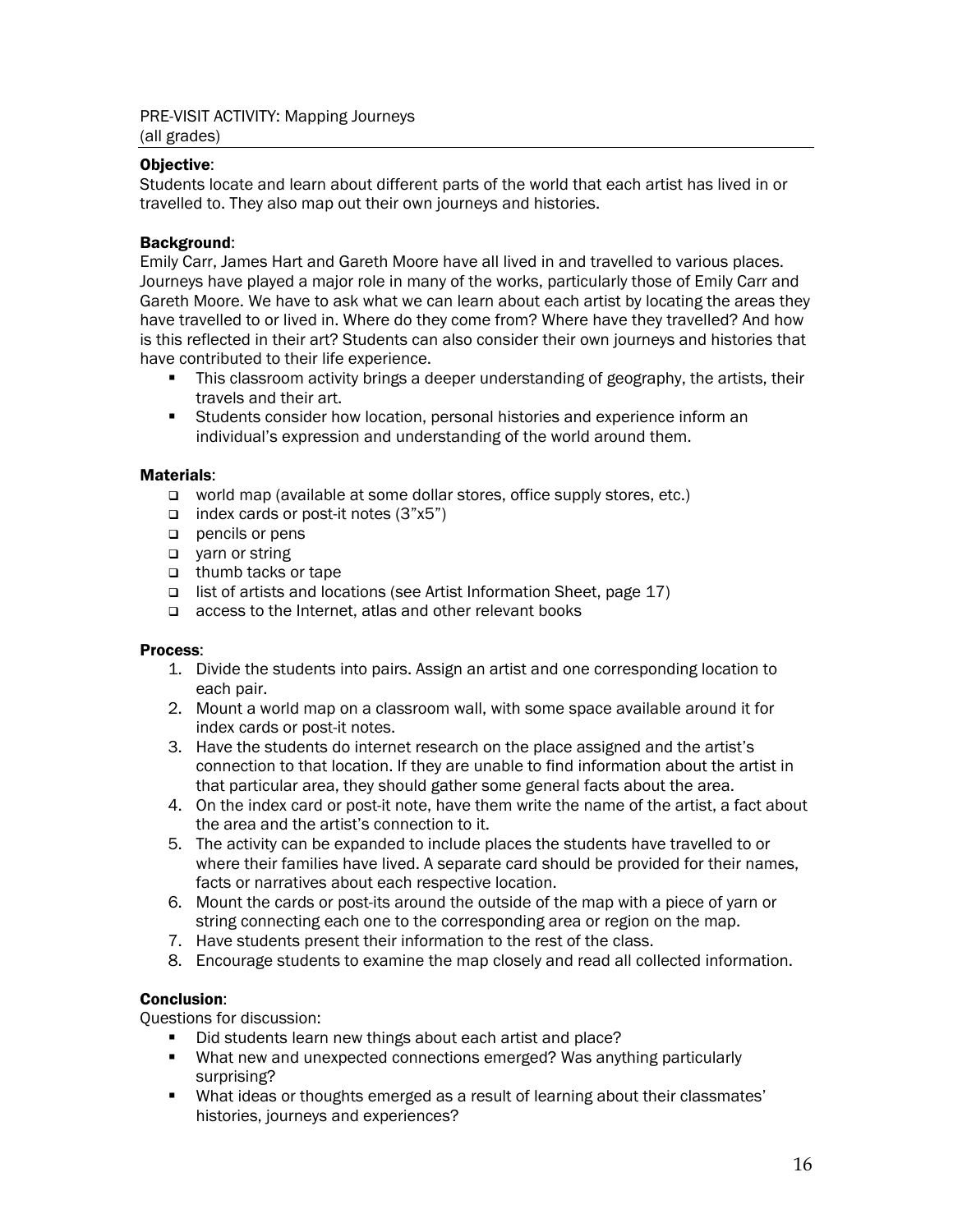### Artists and Locations

### Emily Carr

- Victoria, British Columbia
- **Vancouver, British Columbia**
- **Ucluelet, British Columbia**
- **-** Alert Bay, British Columbia
- **Haida Gwaii (Queen Charlotte Islands), British Columbia**
- **San Francisco, California, USA**
- **London, England**
- **Cornwall, England**
- **Paris, France**
- **Brittany, France**
- Alaska, USA

### James Hart

- **-** Haida Gwaii, British Columbia
- **Vancouver, British Columbia**

### Gareth Moore

- **Vancouver, British Columbia**
- **Sproat Lake, Port Alberni, British Columbia**
- **Rock Shelters of Bhimbetka, India**
- **Côa Valley, Portugal**
- **Gambassi Terme, Italy**
- **Pompeii**, Italy
- **Geumneung Stone Park, Jeju Island, South Korea**

*Below is an example of a similar mapping activity:* 



*(http://www.scholastic.com/teachers/classroom-solutions/2011/11/five-projectsjuice-geography)*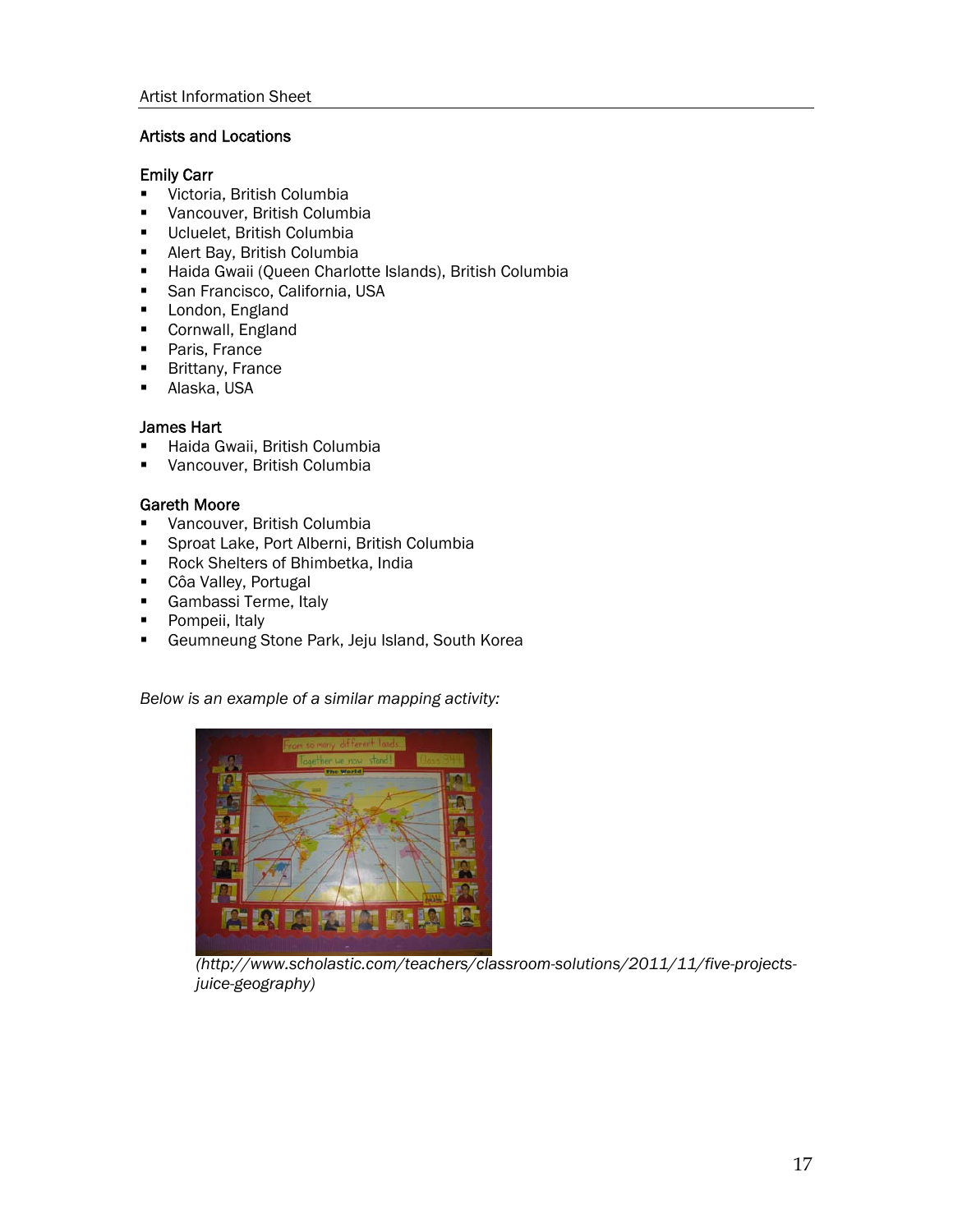### Objective:

Students create art they might sell as travellers.

### Background:

During her travels to remote locations, Emily Carr produced ceramic objects for the tourist market. She saw this as a commercial enterprise and a viable way to augment her meagre income. In response, Gareth Moore made carvings, ceramics and drawings that he exchanged and sold to tourists during his travels. This was not solely for money, but for the social interaction it offered as well.

This activity can be approached in different ways:

- Students can create an art object as an example of something they might sell in their imagined travels, *OR* they can create a conceptual work—a performance piece, poetry, dance, etc.
- Materials can be provided or students can find them independently

### Materials:

- found everyday objects, such as rocks, shells, sticks, paper, magazines, etc.
- crayons, pencil crayons, markers or paint for decorating
- paper, scissors, glue, tape, etc.
- decorative materials, such as string, feathers, buttons, pebbles, beads, etc.

#### Process:

- 1. Ask students to think about an art object they might make, and sell on their travels.
- 2. Ask students to find or use materials provided to create this saleable object.
- 3. For those students who prefer to create conceptual or performance pieces, give them time to develop their idea.
- 4. Ask students to think about how much they might sell their object for, or how much they expect to receive for their chosen form of artistic expression.
- 5. Have students present their objects or ideas and explain them to the class.

### Conclusion:

- How was it different to create an art object with the intent to sell it?
- Does the location travelled to influence the kind of art object one makes? How so?
- Why do people purchase art objects and souvenirs during their travels? Why might they purchase yours?
- Have students ever bought art during their travels?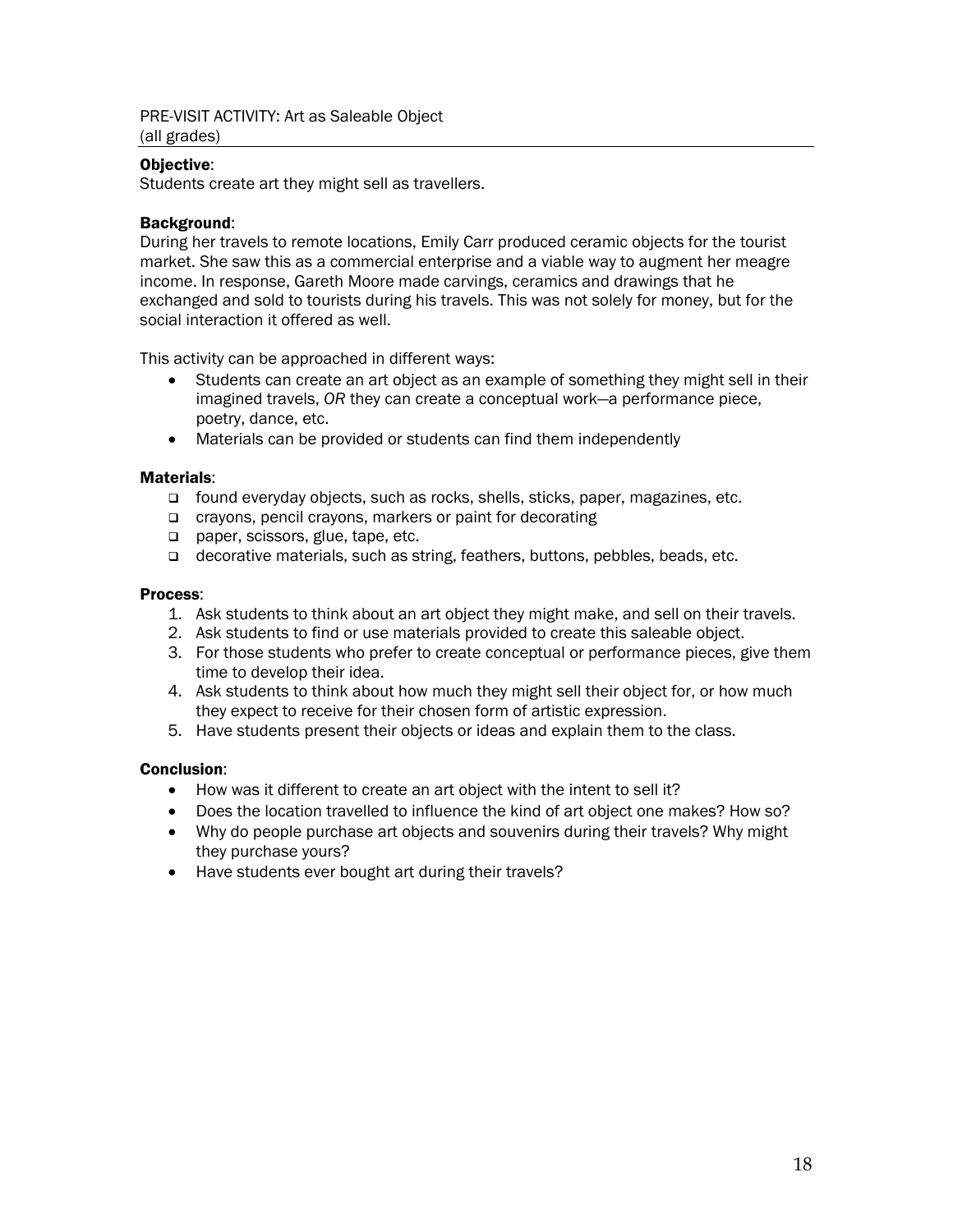abstract: a style of art that can be thought of in two ways:

- the artist begins with a recognizable subject and alters, distorts, manipulates or simplifies elements of it;
- the artist creates purely abstract forms that are unrecognizable and have no direct reference to external reality (also called non-representational art).

conceptual art: art in which the idea behind the work is seen as more important than the execution or craftsmanship of it. Conceptual art rejects the idea that talent or craft is necessary to create an artwork, which should be primarily concerned with ideas, knowledge and thought processes. Many conceptual artists have left a set of instructions for someone else to create the actual artwork. Conceptual art asks questions about the nature of art and creates a space to engage the viewer in the dialogue.

contemporary art: created in the last thirty years. Most contemporary artists are living artists. Challenging traditional boundaries, many contemporary artists use a limitless range of materials and ideas to reflect, explore and comment on today's world. Contemporary art defies easy categorization in its rejection of historical definitions of what constitutes art.

curator: the person who is responsible for an exhibition—including selecting and displaying works, writing labels and organizing support materials.

First Nations: aboriginal cultures of Canada.

formline: a primary design element in Northwest Coast aboriginal art. installation: art that is created from a wide range of materials and installed in a specific environment. An installation may be temporary or permanent. The term came into wide use in the 1970s, and many installation works were conceptual.

landscape: a work of art in which the subject is a view of the exterior physical world. Traditionally, landscapes have been paintings or drawings depicting natural scenes and have often been concerned with light, space and setting.

modern: an approach to art that embraced new ideas ranging from science to political thought. The modernists rejected the restrictions of past art traditions and stressed innovation over all other criteria.

representational: representing or depicting an object in a recognizable manner

traditional art: art that is a part of the culture of a group of people. The skills and knowledge of traditional art are passed down through generations from master craftsmen to apprentices.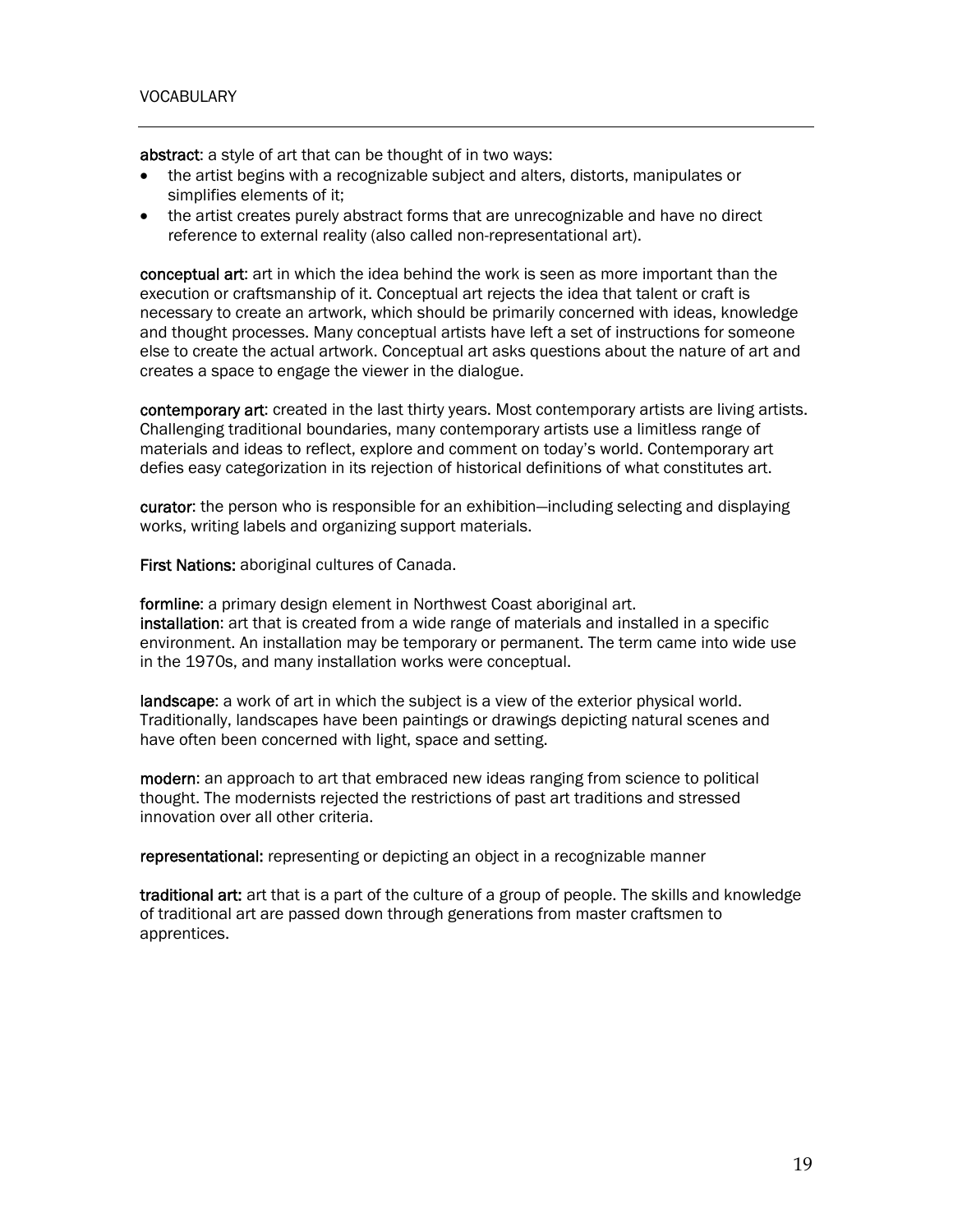#### RESOURCES

#### Books:

| Bennett, Bryan, and Constance P. Hall. Discovering Canadian Art: Learning the Language. |
|-----------------------------------------------------------------------------------------|
| Scarborough ON: Prentice-Hall Canada, 1984.                                             |

- Carr, Emily. *Beloved Land: The World of Emily Carr*. Introduction by Robin Laurence*.*  Vancouver: Douglas & McIntyre, 1996.
- Hartt, Frederick. *Art: A History of Painting, Sculpture and Architecture*, 4th. ed. New York: Prentice Hall, 1993.
- Hill, Charles C., Johanne Lamoureux, Ian M. Thom, et al. *Emily Carr: New Perspectives on a Canadian Icon.* Vancouver: Douglas & McIntyre/National Gallery of Canada/Vancouver Art Gallery, 2006.
- McNair, Peter, Robert Joseph and Bruce Grenville, eds. *Down from the Shimmering Sky: Masks of the Northwest Coast*. Vancouver: Vancouver Art Gallery, 1998.
- Murray, Joan. *Canadian Art in the Twentieth Century.* Toronto: Dundurn Press, 1999.
- O'Brian, John. *Gasoline, Oil and Paper*. Saskatoon: Mendel Art Gallery, 1995.
- Shadbolt, Doris. *Emily Carr*. Vancouver: Douglas & McIntyre, 1990.
- Shadbolt, Doris, ed. *The Emily Carr Omnibus.* Vancouver: Douglas & McIntyre, 1993. Includes *Klee Wyck*, *The Book of Small*, *The House of All Sorts*, *Growing Pains*, *Pause*, *The Heart of a Peacock* and *Hundreds and Thousands*.

#### Online:

www.artcyclopedia.com www.canadianart.ca http://cwahi.concordia.ca www.gallery.ca www.haidagwaiisingers.ca www.mccord-museum.qc.ca www.nativeonline.com www.vanartgallery.bc.ca www.wikipedia.com